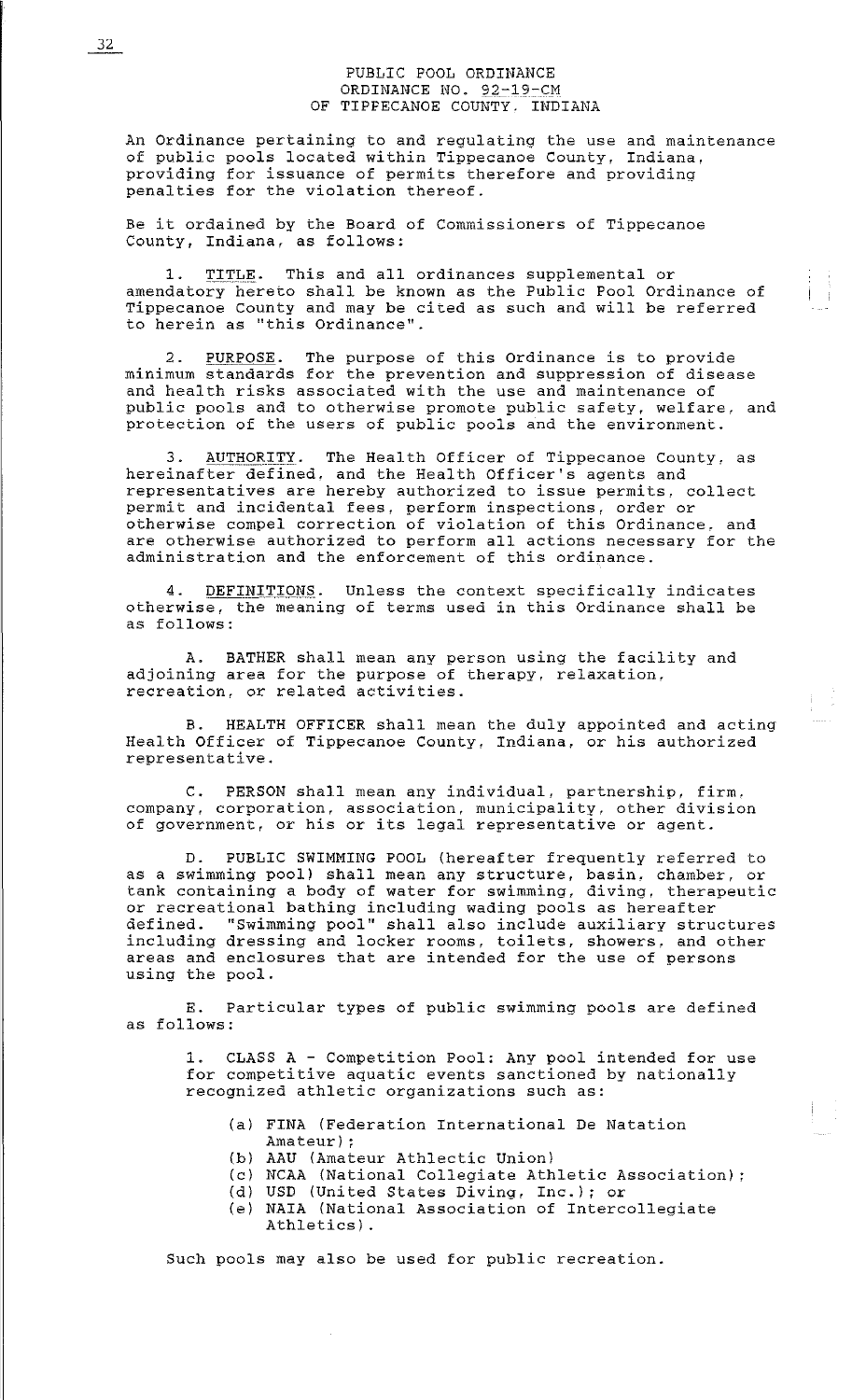- 2. CLASS B Public Pool: Any pool intended for public recreational use.
- 3. CLASS C Semi Public Pool: Any pool operated solely for and in conjunction with lodgings such as hotels, motels, apartments, condominiums, and campgrounds.

F. PUBLIC WADING POOL (hereafter frequently referred to as a wading pool) shall mean any swimming pool as defined in "D" above and which pool has a portion of the shallow end with a maximum depth of twenty-four (24) inches and is designed and constructed depen or ewency roar (21) inches and 15 decision and consent

G. OWNER shall include, but not be limited to, any person, individual, corporation, firm, partnership, association, business organization, or any other group acting as a unit, as well as a trust or estate or the agent or legal representative thereof who shall hold title to the real estate upon which the pool is placed or who shall be legally responsible for the operations of the swimming pool or who shall be so designated as the owner on the permit application.

H. TURNOVER RATE means the period of time in hours required to circulate a volume of water equal to the pool capacity.

I. DECKS means those areas surrounding a pool which are specifically constructed or installed for use by bathers.

FILTER means a device that separates solid particles from water by circulating the water through a porous substance (a filter medium element).

K. PERMIT means a certificate of a size and style previously approved and issued by the Health Officer.

L. BOARD shall mean the Tippecanoe County Board of Health of Tippecanoe County, Indiana.

M. IMMINENT HEALTH HAZARD shall mean any event, circumstance or situation, which in the sole discretion of the Health Officer, presents a serious and present health risk to a person or the public at large.

5. PERMIT REQUIREMENTS.

 $\frac{1}{4} \left( \begin{array}{c} 1 \\ 1 \end{array} \right)$ 

A. Nothing in this ordinance shall be construed as applying to any swimming or wading pool maintained by an individual for the sole use of his household and house guests or to a pool in a hospital or health facility approved by the Indiana State Department of Health, which pool is used for individual therapy only and is drained and filled prior to each individual use or to hot tubs or spas.

B. It shall be unlawful for any person to operate a swimming pool in Tippecanoe County, Indiana, who does not possess a valid permit from the Health Officer. Such permit shall be posted in a conspicuous place on the premises of such swimming pool or wading pool. Only persons who comply with the applicable provisions of posi. Only persons and comply with the appricable provisions this Ordinance shall be entitled to receive and retain such a permit. Such a permit shall be for a term of one (1) year and shall be renewed annually on or before the anniversary date established by the Health Officer. Any permit issued by the Health Officer shall contain the name and address of the Owner and such other data as the Health Officer may deem necessary.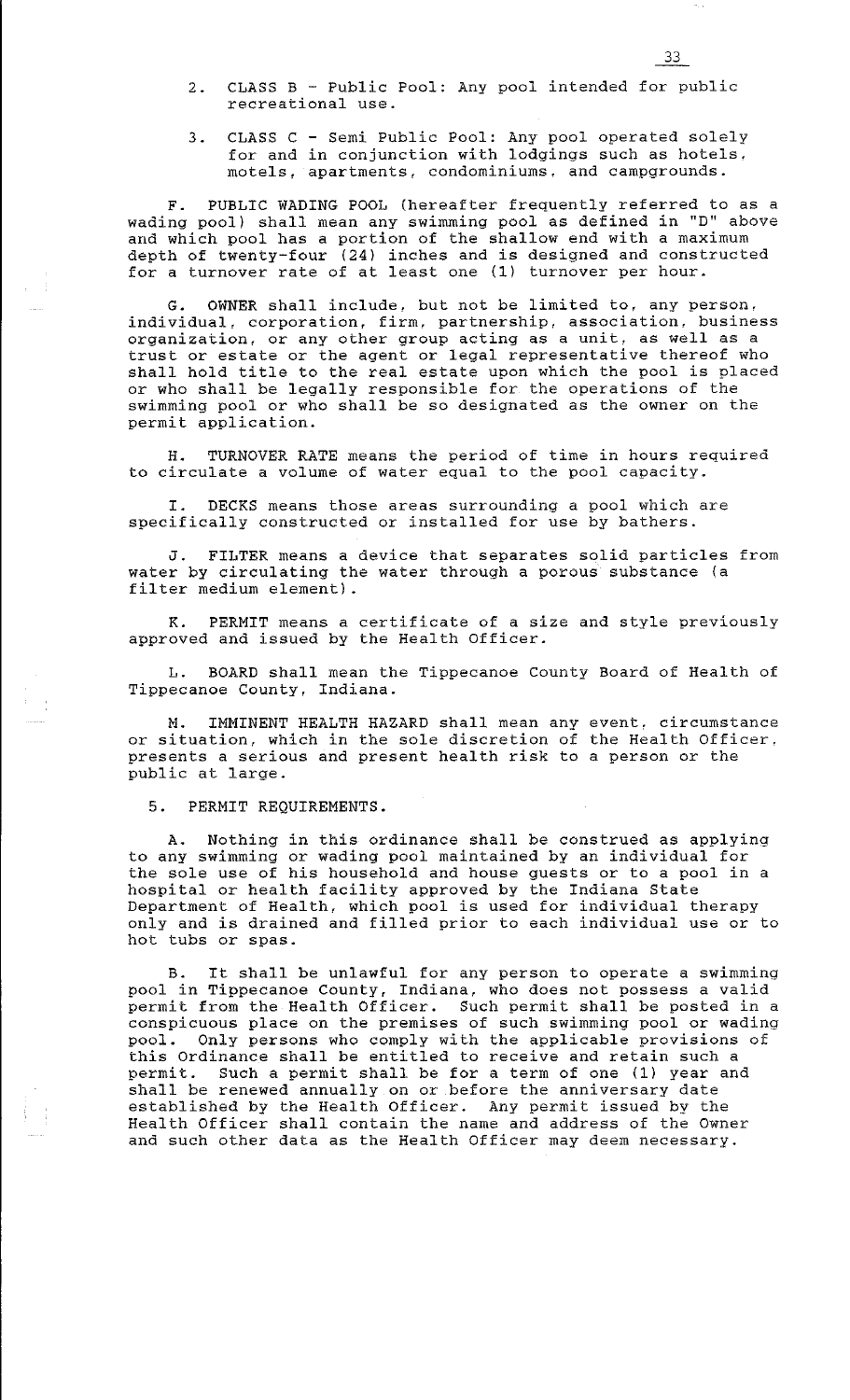C. Swimming Pools or wading pools operated only during the summer months (those months including May, June, July, August, and September) shall pay to the office of the Health Officer of Tippecanoe County a fee of \$50.00 each year. Swimming pools operating year round, or for periods longer than the summer months as stated above, shall pay to the office of the Health Officer of Tippecanoe County a license fee of \$75.00 each year. All license fees shall be submitted along with the initial or the annual license renewal application and shall be submitted within 60 days of the enactment of this Ordinance for those pools operating year round or for periods longer than the summer months. For swimming pools or wading pools operating only during months. Tor swimming pools of wading pools operating only at shall be payable on or before May 1st of the year intended for licensure. A late penalty charge of 25% of the license fee shall be assessed if the license application or fee is submitted subsequent to the dates required hereunder. The late penalty charge will not apply to pool facilities which were not in operation the previous year. Tax supported units of government shall be exempt from the payment of the above prescribed fees and shall not be required to pay any license processing fee but shall be required to obtain a license.

6. CONSTRUCTION, SANITATION, AND OPERATION REQUIREMENTS.

A. The requirements of Rule 410 I.A.C. 6-2, as amended, supplemented or otherwise rewritten and generally entitled "Swimming and Wading Pool Operation" of the Indiana State Department of Health are hereby incorporated by reference as part of this Ordinance, and all swimming pools or wading pools shall be operated and maintained in accordance with the terms and provisions of such Rule.

B. The requirements of Rule 675 I.A.C. 20-1.1 and 20-2, as amended, are hereby incorporated by reference as part of this Ordinance, and all swimming pools shall be operated and maintained in accordance with the terms and provisions of such Rule.

C. The requirements of the Indiana Swimming Pool Code of the Department of Fire and Building Services are hereby of the beparement of time and barraing berviess are nettedy incorporated by reference as part of this Ordinance and all public swimming pools or public wading pools shall be designed, constructed, and maintained in accordance with the terms and provisions of such code. No swimming pool or wading pool, as defined in this Ordinance, shall be constructed, installed or maintained in Tippecanoe County unless the owner thereof shall first have obtained a permit from the Tippecanoe County Building Commissioner for the construction or installation thereof and from the Tippecanoe County Health Officer for the operation thereof.

D. The swimming pool shall be fenced or walled by a six wire mesh fence, or a similar effective enclosure. Each  $(6)$  foot wire mesh fence, or a similar effective enclosure. pool shall have a deck which shall surround the entire pool area and which shall be of a concrete mix design which is slip resistent (sic) pursuant to the American Concrete Institute (ACI Standard 302.1-R-80) and which deck for Class B pools shall contain a minimum unobstructed width of not less than six (6) feet and which deck for Class C pools shall contain a minimum unobstructed width of not less than four (4) feet.

E. The wading pool shall be fenced with six (6) foot wire mesh fence, or a similar effective enclosure. Each wading pool shall have a deck which shall surround the entire pool area poor shall have a acent which shall safforma ene energy pour resistant pursuant to the American Concrete Institute (ACI Standard 302.1-R-80) and which deck for Class B pools shall contain a minimum unobstructed width of not less than six (6) feet and which deck for Class C pools shall contain a minimum unobstructed width of not less than four (4) feet. Where a wading pool is adjacent to any deep water area, a four (4) foot wire mesh fence, or similar effective enclosure, shall separate the two (2) pools or pool areas.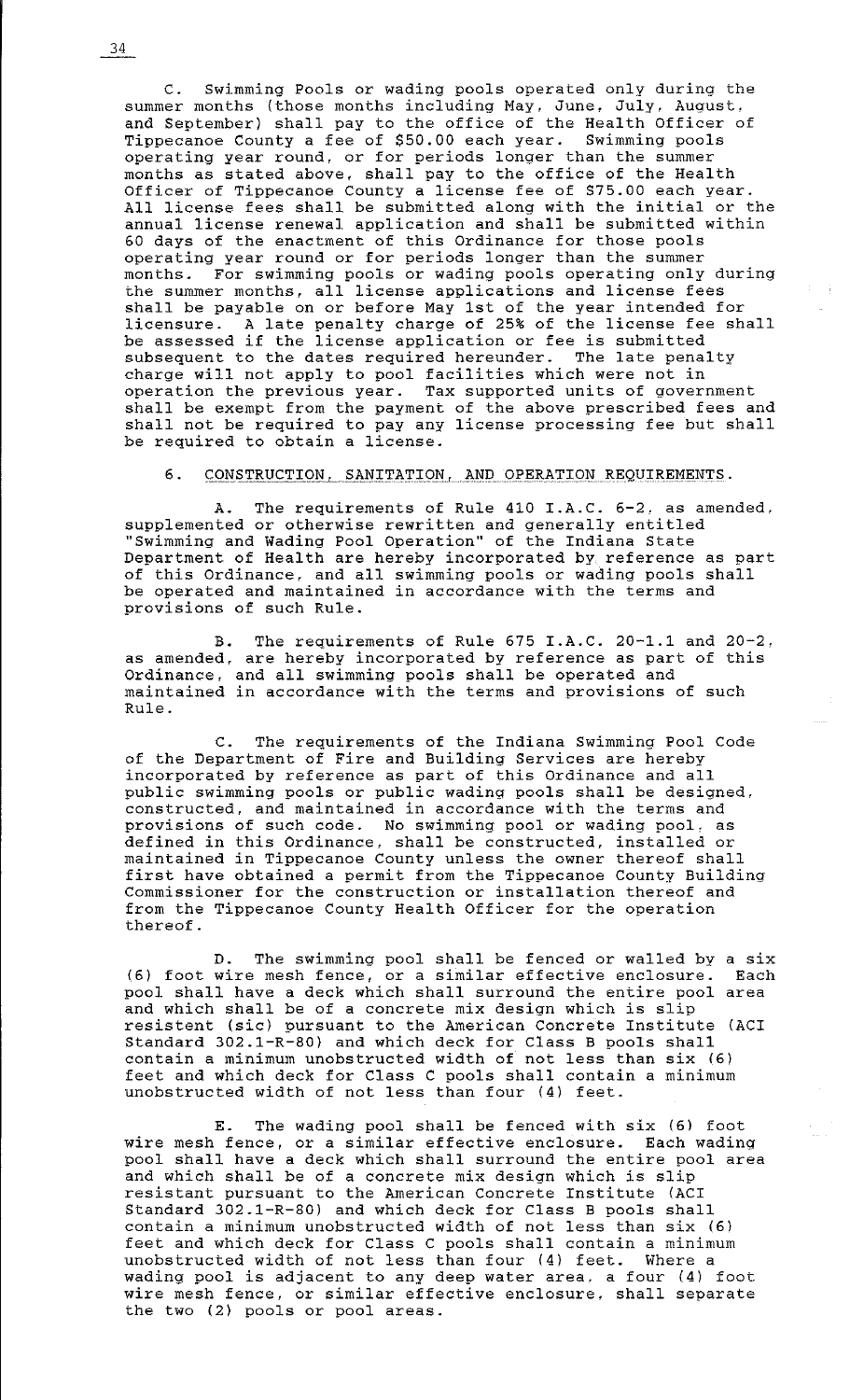F. Those swimming pools and wading pools which were constructed and in operation prior to adoption of this Ordinance which have existing decks which do not conform to the requirements of ACI Standard 302.1-R-80 or are constructed of materials other than concrete may be issued a permit as required materiars other than concrete may be issued a permit as reduit existing deck does not violate the stated purpose of this Ordinance.

G. All swimming pools and wading pools shall conform to 675 I.A.C. 17 of the Indiana Electrical Code. Enough artificial lighting shall be provided for indoor or outdoor pools where swimming is allowed after sunset. Such lighting shall be sufficient to make a black disc, six inches in diameter, readily visible when placed on a white background clearly visible from the side of the pool when the disc is placed on the floor of the pool, whether it be in the deepest end or shallow end of the pool.

H. Each swimming pool or wading pool shall have an additional hair and lint basket in good condition, on site for replacement purposes for the pumping equipment.

### 7. WATER SUPPLY.

A. The water supply serving the swimming pool and all plumbing fixtures including drinking fountains, lavatories, and showers shall be obtained from a municipal water supply system if at all possible; otherwise the water supply shall come from a source which meets the standards of 327 I.A.C. 8-2 of the Indiana Department of Environmental Management.

B. All portions of the water distribution system serving the swimming pool and auxiliary facilities shall be protected against backflow and back-siphonage. Water introduced into the pool, either directly or to the recirculation system, shall be supplied through an air gap or by other methods acceptable to the State Building Commissioner in accordance with 675 I.A.C. 16, the Indiana Plumbing Codes.

### 8. SEWER SYSTEMS; DRAINS.

A. The sewer system shall be adequate to serve the facility, including bathhouse, locker room, and related accommodations. The building drains and sewers shall have capacity to carry filter backwash flows without surcharging or flooding onto the equipment room floor. No public pool shall be operated or maintained without a drain or other main outlet. Pool water, including filter wash water, may not be discharged Pool water, including filter wash water, may not be discharged<br>directly to a drain, ditch, stream, or lake if it is in violation of 327 I.A.C. 2-1 of the Indiana Department of Environmental Management.

B. There shall be no direct physical connection between the sewer system and any drain from the swimming pool or wading pool or recirculation system. Any swimming pool or wading pool or gutter drain or overflow from the recirculation system when discharged to the sewer system, storm drain, or approved natural drainage course shall connect through a suitable air gap so as to preclude possibility of backup of sewage or waste into the swimming pool or wading pool piping system. All sumps, deck drainage systems, and other drainage fixtures or systems connected with the pool facility which discharge to a sewer or storm drain shall be properly trapped and vented to prevent sewer gasses and odors from reaching the pool area.

C. The sanitary sewer serving the swimming pool or wading pool and auxiliary facilities shall discharge to the public sewer system wherever possible. Where no such sewer is available, the connection shall be made to a suitable disposal plant designed, constructed, and operated in compliance with the applicable rules of the Indiana Department of Environmental Management. Treated swimming pool water or filter backwash water shall not be discharged to residential or small commercial building type sewage treatment systems.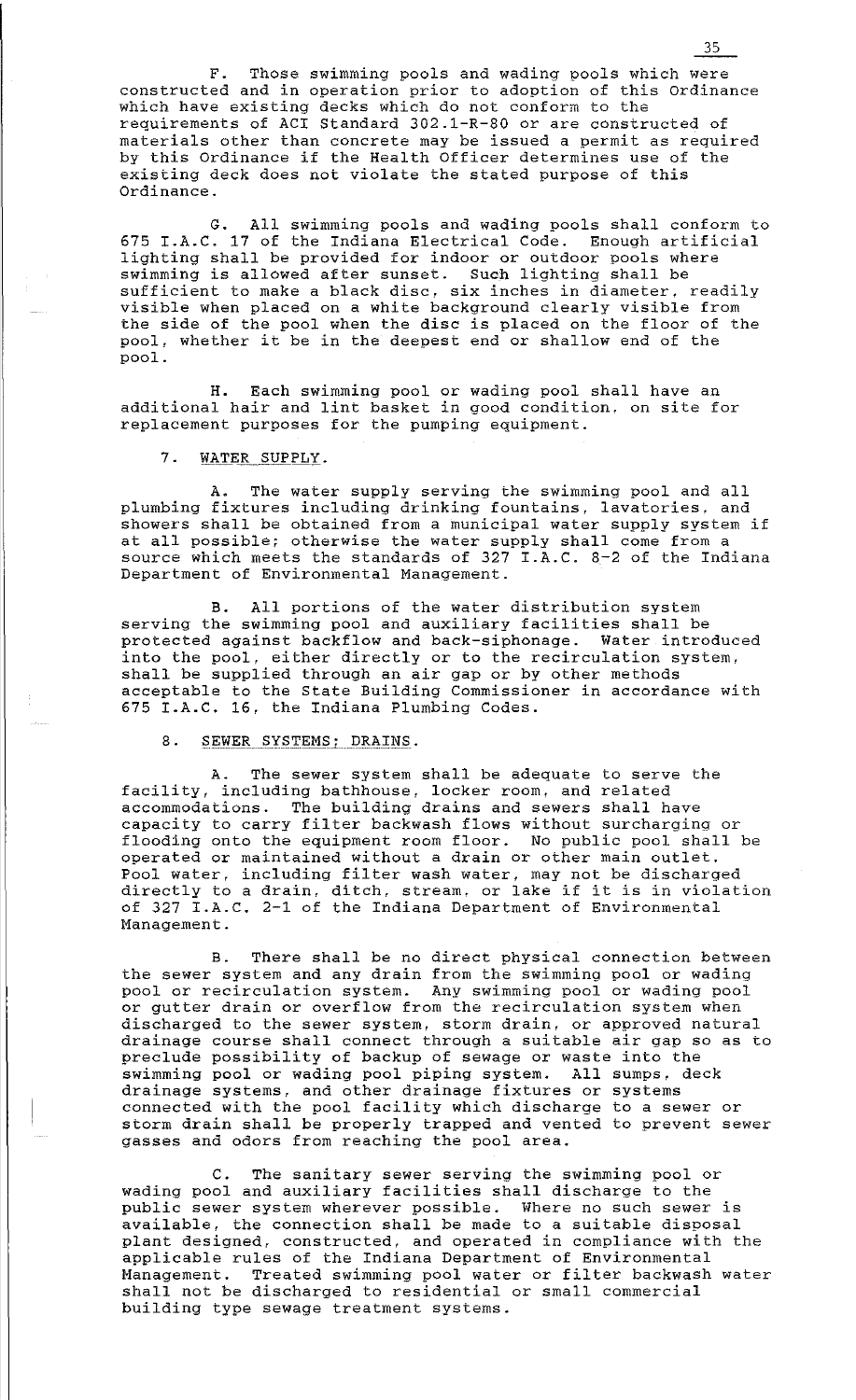#### 9. DEPTH MARKINGS.

A. Depth of water shall be plainly marked at or above the water surface on the vertical wall of the swimming pool, and on the edge of the deck or walk next to the swimming pool or wading pool, at maximum and minimum depths, at the points or slope change or break between the deep and shallow portions, and at intermediate two (2) foot increments of water depth. The depth in diving areas shall be appropriately marked.

B. Depth numbers shall not be less than four (4) inches minimum in height and shall be a color contrasting with the background on which they are applied. Where depth markers cannot be placed on the vertical walls above the water level, other means shall be used. Said marking shall be plainly visible to persons in the swimming pool or wading pool.

 $\left\{ \begin{array}{c} 1 \\ 1 \end{array} \right\}$  .

C. Swimming pools having a diving board shall conform to the minimum dimensions as set forth in figure 2-1 of 675 I.A.C. 20-2-15.

# 11. VISITOR AND SPECTATOR AREA: FOOD AND DRINK AREAS.

A. There shall be separation between the spaces used by visitors and spectators and those spaces used by bathers at swimming pools and wading pools. Visitors and spectators in swimming pools and wading pools. Visitors and spectators in<br>street clothes may be allowed within the perimeter enclosure if in a separate area segregated from the space used by the bathers by a fence at least 29 inches high.

B. No food, drink, or smoking shall be permitted in the immediate area of the swimming pool or wading pool or on the decks surrounding the pool except that food, beverage, and tobacco will be allowed in the visitor and spectator area, or in a similarly separated snack area for bathers, if beverages are served in nonbreakable containers and nonbreakable ash trays and trash containers are provided to keep litter off the pool decks.

C. Any food service establishment that operates in conjunction with a swimming pool or wading pool shall obtain a food permit from the Tippecanoe County Health Department.

## 12. SAFETY REQUIREMENTS; SUPERVISION; LIFE SAVING EQUIPMENT.

A. The swimming pool shall be under the supervision of a capable individual who shall assume the responsibility for compliance with all parts of 410 I.A.C. 6-2 of the Indiana State Department of Health and any local ordinance relating to safety of bathers.

B. Enough acoustical treatment, including materials and ceiling design, shall be given to enclosed pool rooms to control noise levels. It is essential for safety that swimmers be able to hear signals and directions of routine supervision as well as emergency control.

C. Any swimming pool operated primarily for unorganized use and having an area of more than 2,000 square feet of water surface area shall be provided with an elevated lifeguard platform or chair. Chairs shall be placed in locations which eliminate sun glare on the water, and in positions which will give complete coverage of the pool within a field of view limited to 45 degrees on either side of a line of sight extending straight out from the chair. In pools with 4,000 square feet or more of water surface area, additional elevated chairs shall be provided, located to provide a clear unobstructed view of the pool bottom in the area under surveillance.

D. Whenever the pool area is opened for used and no life-guard service is provided, warning signs shall be placed in plain view at the entrances and inside the pool area which state "Warning - No Lifeguard on Duty'' with clearly legible letters, at nurning the fireguard on bacy with crearly registe receeds, at clearly legible letters at least 2 inches high, "No Swimming Alone. Children Under 14 Years of Age and Non-Swimmers Shall Not Use the Pool Unless Accompanied by a Responsible Adult".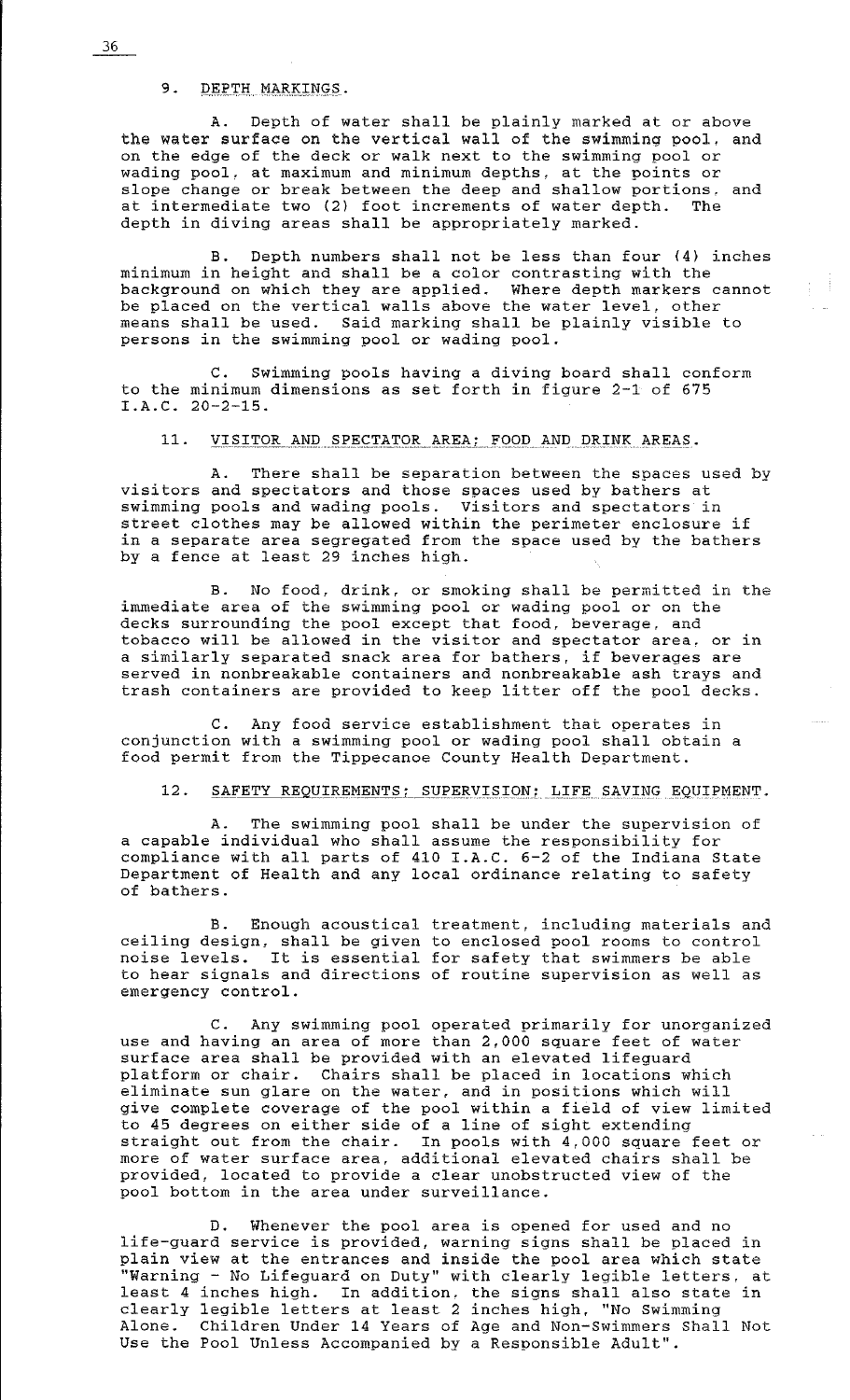E. Lifeguards assigned to the supervision of the swimming pool shall not be subject to duties that would distract their attention from proper observation of any persons in the swimming pool area or that would prevent immediate assistance to any person that is in distress in the water.

F. Lifesaving equipment shall be mounted in conspicuous places distributed around the swimming pool or wading pool deck, and at lifeguard chairs. It shall be readily accessible, within twenty (20) feet of the pool, its function plainly marked, and kept in repair and ready condition. Bathers or others shall not be permitted to tamper with or remove such equipment from its established location for any purpose other than the intended emergency use.

G. One unit of lifesaving equipment shall consist of all of the following:

> a ring or throwing buoy not more than 20 inches in diameter with enough weight for accurate throwing fitted with a 45 foot length of at least a 1/4 inch diameter line;

2. a life pole, or shepherd's crook type of pole, having blunted ends with minimum length of 12 feet;

3. a spine board with ties and rigid cervical collars.

Not less than one unit of equipment as listed above shall be provided at every public swimming pool. One unit shall be adequate for 2,000 square feet of water surface area, and one additional unit shall be provided for each additional 2,000 square feet, or major fraction thereof, of water surface area. Any defective equipment listed in this section shall be discarded and replaced.

H. Every swimming pool or wading pool shall be equipped with a standard First Aid Kit, recommended or approved for swimming pools or wading pools by the American Red Cross kept filled and ready for use. Availability of a kit in the office of the resident manager for a motel, apartment complex, hotel, or campground shall satisfy this requirement for such pools.

I. Every swimming pool or wading pool shall have a readily accessible room or area designated and equipped for emergency care.

J. Every swimming pool and/or wading pool shall have a properly connected telephone which is accessible at or within two hundred (200) feet of the swimming or wading pool, and remain available for emergency used while the swimming pool or wading pool is open. The Tippecanoe County Emergency phone number (E-911) shall be posted within view of the telephone. A sign in clearly legible letters shall be posted in the immediate vicinity of the swimming pool or wading pool stating the location of the telephone.

K. Swimming pools having portions with water depths of more than five (5) feet shall have a removable buoyed transition line anchored at each end and extending across the width of the pool at a point one (1) foot upslope from the breakpoint between shallow (five [5] feet or less) and deep (over five [5] feet0 areas whenever the swimming pool is open for use except when the swimming pool is being used for organized competitive activities.

L. When the swimming pool or wading pool is not open for use, access to the pool shall be prevented by locking the entrance to said swimming pool or wading pool and posting a sign stating "Pool Closed'' in clearly legible letters at least four (4) inches high affixed to the entrance closure.

M. Signs stating ''No Diving'' in clearly legible letters at least four (4) inches high, shall be displayed at non-diving as rease rear (1) mones high, sharp so ansprayed at hon arving<br>areas which are five (5) feet deep or less. These signs must be clearly visible to bathers entering the pool and in non-diving areas. Diving shall not be allowed in pools or areas of pools which are not designed and constructed for that purpose.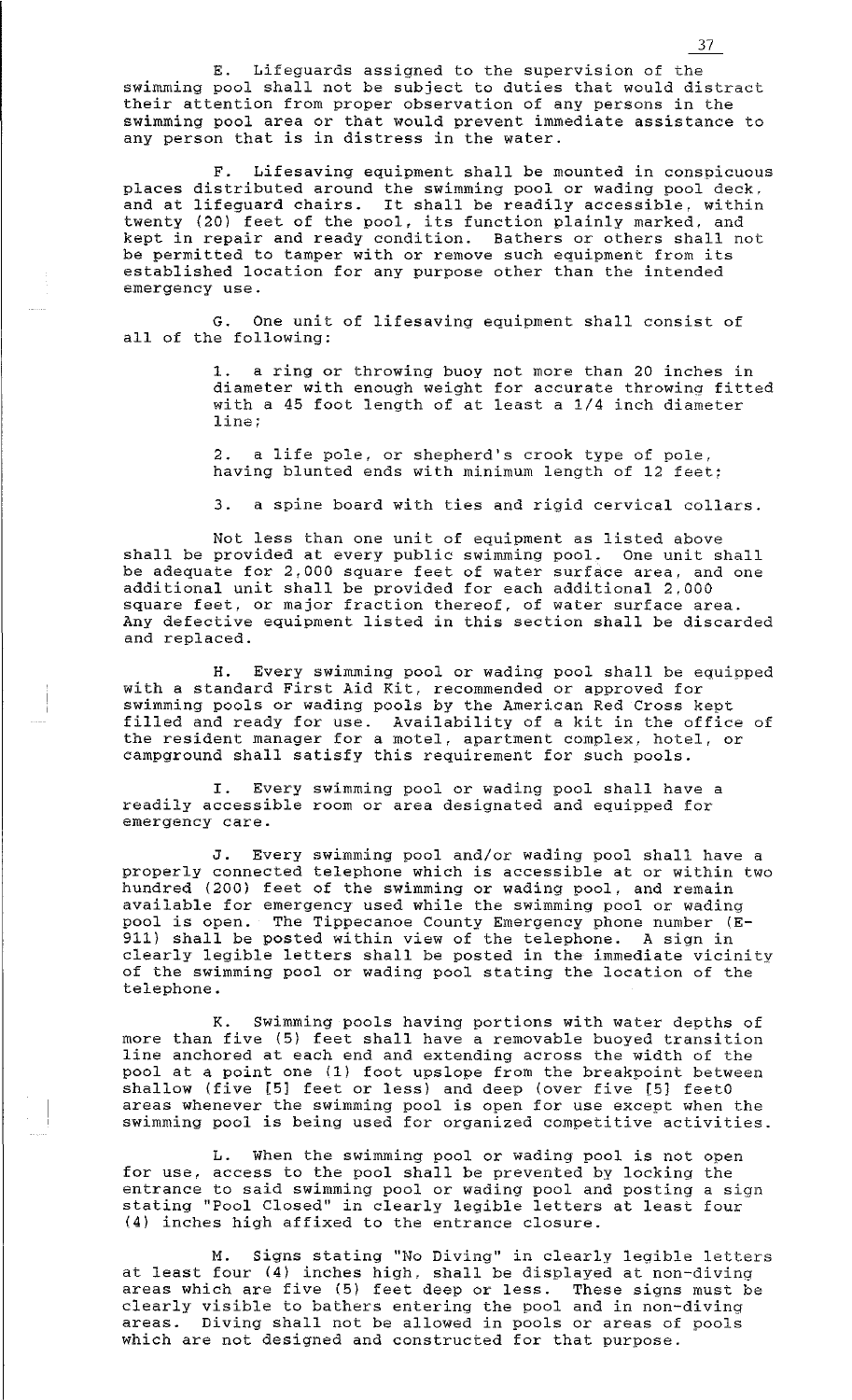N. All swimming pools and wading pools shall post in a conspicuous place a bather load capacity sign. The siqn shall be at least 4 inches high with clearly legible letters. The Tippecanoe County Health Department will calculate the bather load capacity for each swimming pool and wading pool.

### 13. DISINFECTION; WATER QUALITY.

A. All swimming pools or wading pools when in use shall be continuously and automatically disinfected by a chemical equipment feeder. The chemical shall be easily measured for free available residual and total residual. When chlorine is used, a free chlorine residual of at least 1.0 mg/1 shall be maintained free chiorine residual of at least 1.0 mg/f shaff be maintain<br>throughout the pool whenever it is open or in use. If other halogens are used, residuals of equivalent disinfecting strength shall be maintained. Any time the residual disinfectant level is below the minimum required concentration, this will constitute grounds for immediate closure of the pool. The swimming pool or wading pool shall remain closed until the minimum residual disinfectant level is obtained.

 $1 - 1$ 

B. Use of gaseous chlorine for disinfection is not p. bse of gaseous enforme for disinfection is not<br>recommended but if used the following minimum standards apply:

1. A self-contained breathing apparatus (SCBA) designed for use in a chlorine atmosphere, shall be provided when using gaseous chlorine. The self-containing breathing apparatus shall be kept in a closed cabinet, clearly labeled and accessible without a key, located outside of the room in which the chlorinator is maintained.

2. When using gaseous chlorine, the chlorine supply and gas feeding equipment shall be housed and stored in a separate relatively gas-tight noncombustable and corrosion-resistant room. The room shall be provided with a motor driven exhaust system which takes its suction not more than eight (8) inches from the floor and discharges out-of-doors in a direction to minimize exposure to toxic fumes and which exhaust system is capable of producing at least one (1) air change per minute. The room shall also have a window at least eighteen (18) inches square and artificial lighting with one electrical switch to control both the artificial lighting and ventilation equipment and which switch shall be located outside the room and adjacent to the door.

Access to the room shall be from the outside ONLY, and the room shall be locked to prevent any unauthorized entry. The key shall be readily available so that in case of an emergency the key will be easily located. The room shall be located away from the swimming pool or wading pool entrance.

3. Scales shall be suitable for weighing chlorine cylinders and shall have the capacity of weighing at least Three Hundred (300) pounds (135 kg).

4. Cylinders of gas chlorine either full or empty shall be securely chained, strapped, or clamped in the upright position. The valve protection hood shall ONLY be removed when the cylinders are connected.

5. The chlorine feeding device shall be designed so that during interruptions of the flow of the water supply, gas chlorine feed is automatically terminated when the water enforme reed is addomacredify committed when the water recirculated water is used, the supply line shall be equipped recirculated water is deed, one supply time shull be equipped with an electric shut off valve wired to the recirculation pump and shall be equipped with an approved backflow preventer. Where two (2) or more cylinders are in use, an automatic change over valve shall be used.

6. Chlorinator vent lines shall be conducted to the out-of-doors similar to the chlorinator room exhaust system. The gas chlorinator shall be the solution feed type capable of delivering chlorine at its maximum rate without releasing chlorine gas to the atmosphere. A chlorine valve shut off wrench shall be kept on the cylinder valve stem when in use.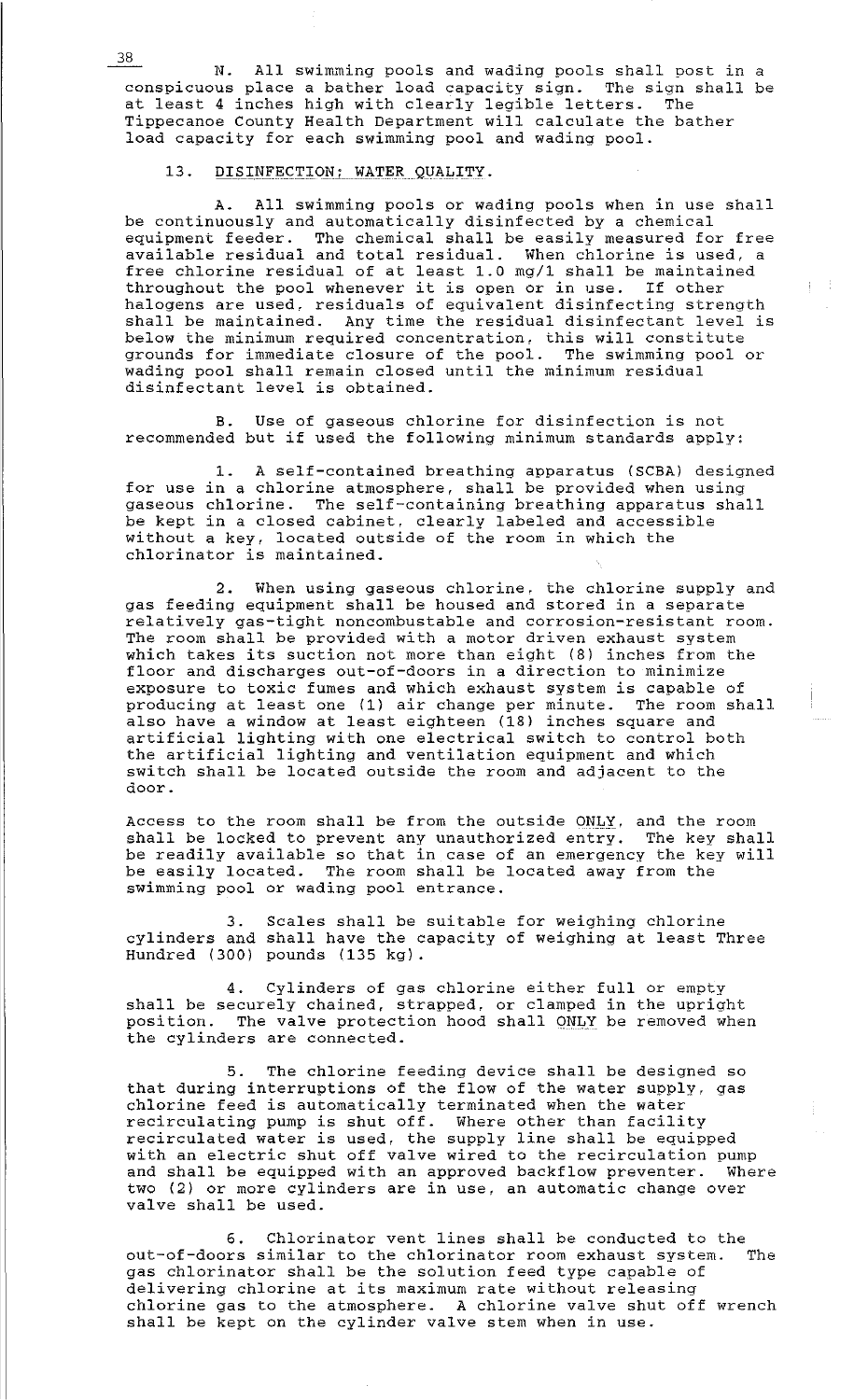7. The water supply for the gas feeding equipment shall produce the flow rate and pressure required according to the manufacturer's specifications for proper operation of the equipment.

8. To detect a chlorine leak there shall be a plastic squeeze bottle containing commercial 26° Baume aqua ammonia available. If a leak occurs in the equipment or piping, the chlorine equipment shall be shut off.

9. In the event of a chlorine leak, the fire department serving the area in which the swimming pool or wading pool is located must be immediately contacted. The phone numbers of the fire department must be posted on the outside of the chlorine room door.

10. A sign stating "Danger - Hazardous Chemicals" in clearly legible letters at least four (4) inches high shall be posted on or adjacent to the entrance to the pool chemical feed or storage room.

11. All gas and chlorine equipment shall be operated and maintained in accordance with the standards and recommendations of the Chlorine Institute Incorporated. Pool equipment operating staff shall be trained in use of all such equipment including the self-contained breathing apparatus and be prepared to show evidence of that training. A plan of action for an emergency arising from the use of gas chlorine shall be written, made known, posted and practiced.

C. The Health Officer may accept other disinfecting materials or methods when such materials or methods have been adequately demonstrated to provide a satisfactory residual effect which is easily measured and to be otherwise equally as effective under conditions of use as the chlorine concentration required herein. Such materials and methods shall not be dangerous to public health, create objectionable physiological effects, or impart toxic properties to the water.

D. A DPD (Diethyl-P-Phenylene) colorimetric test shall be used to determine the free disinfectant residual, total disinfectant residual, total alkalinity, and pH in swimming pools and wading pools. The test kit for measuring the concentration of the disinfectant, accurate within five-tenths (0.5) mg/1, shall be used at each public swimming pool or wading pool.

For each pool which uses chlorine as a disinfectant, the test kit shall cover a minimum range of five-tenths (0.5) mg/l to five (5.0) mg/l measured as free active chlorine and be capable of measuring total chlorine.

For each pool which uses an alternate disinfectant the test kit shall have the range and accuracy proportionate to the range covered and shall be adequate to measure the disinfectant levels needed to be comparative to the chlorine levels measure in section A above.

E. If chlorinated isocyanurate or cyanuric acid stabilization is used for swimming pools or wading pools there shall be a test kit to measure the cyanuric acid concentration. It is recommended that the cyanuric-aid (sic) leval (sic) be 30 to 50 ppm, but shall not exceed 100 ppm. The pool water shall be tested weekly for the concentration of such stabilizers and the results recorded.

The swimming pool or wading pool water shall be maintained in an alkaline condition as indicated by a pH of not less than 7.2 and not over 7.8. A pH testing kit accurate to the nearest 0.2 pH unit shall be used at each swimming pool. The alkalinity of the water shall be at least 80 milligrams per liter as titrated using the endpoint visional color change.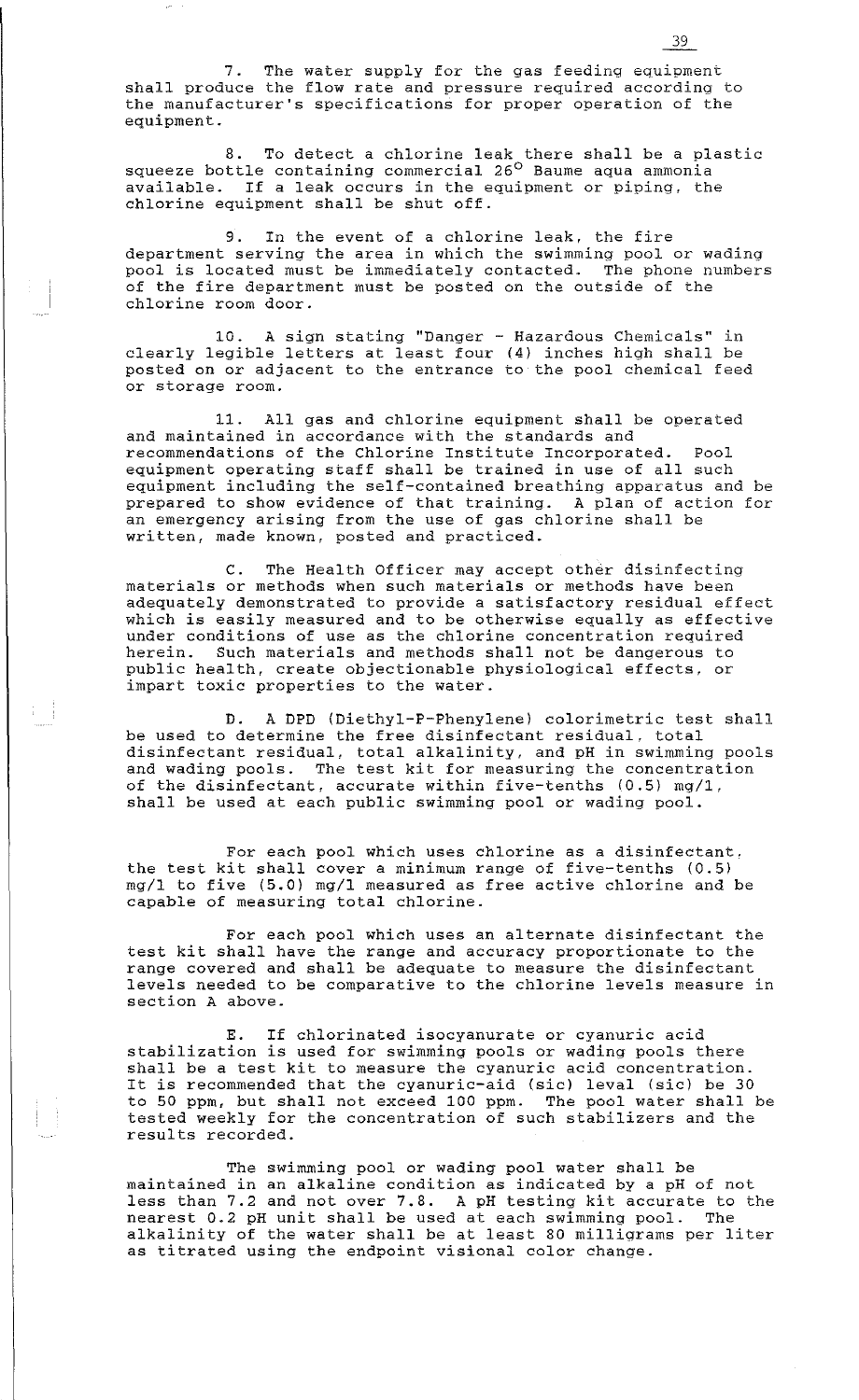F. A flow meter shall be located so that the recirculation system rate and the filtration system rate can easily be read. The flow meter shall be maintained in an accurate operating condition and shall be easily accessible. It shall have a durable scale which is graduated in gallons per minute, and the range for reading is appropriate for the flow. The glass and the connecting tube shall be kept clean.

G. The recirculation system shall be maintained in a condition to recirculate the entire contents of the swimming pool or wading pool within the time listed in the subsection for turnover rate. A suitable means shall be provided to measure the flow of the water through the recirculation system. The recirculation system shall provide the following turnover rate:

> 1. In all public swimming pools built before September 13, 1989, the turnover rate shall be the lesser of eight (8) hours, or based on the maximum bather load one and eight-tenths (1.8) gallons per bather.

2. In the public swimming pools built after September 13, 1989:

Pool Types Turnover Rates

| Wading Pools<br>the control of the control |                   | 1 Hour   |
|--------------------------------------------|-------------------|----------|
| Wave Pools                                 |                   | 2 Hours  |
| Zero Depth Pools                           |                   | 2 Hours  |
| Pools with Wading Areas                    | $\lambda_{\rm L}$ | 2 Hours  |
| Competition Pools                          |                   | 6 Hours  |
| Diving Pools                               |                   | 12 Hours |
| All Other Public Pools                     |                   | 6 Hours  |

H. The water shall have insufficient clarity at all times so that a black disc, six inches in diameter, is readily visible when placed on a white field at the deepest point of the swimming pool or wading pool. Failure to meet this requirement shall constitute grounds for immediate closing of the pool.

I. The owner of each swimming pool or wading pool shall arrange for the collection and examination of at least one bacteriological sample per week whenever the swimming pool or wading pool is open for use. Failure to meet this requirement shall constitute grounds for closure.

Not more than 15 percent of the samples covering any considerable period of time shall either:

> 1. contain more than 200 bacteria colonies per milliliter, as determined by the Hetertropic 35<sup>°</sup> Centrigrade, agar plate count, or

2. show positive test (confirmed test) for coliform organisms in any of the five (5) ten (100 milliliter portions of a sample, or more than 1.0 coliform organism per 50 milliliters when the membrane filter test is used, or any presence of coliform when the 100 milliliter presence/absence test is used.

All swimming pool and wading pool water samples shall be collected, dechlorinated, and examined for total bacteria using the hetertropic thirty-five degree centrigrade (35<sup>°</sup> C) plate count method and for total coliform using the multiple tube fermentation test, the membrane filter test, or the one hundred (100) milliliter presence/absence test. Such test shall be performed by a State approved bacteriological laboratory in accordance with the procedures outlines in the seventeenth edition of Standard Methods for the Examination of Water and Wastewater (APHA), published in 1989. Where samples are examined in laboratories other than those of the Indiana State Department of Health, copies of the report of the weekly water examination shall be sent by the laboratory, or by the swimming pool and wading pool operator, to the Indiana State Department of Health Division of Sanitary Engineering, and the Tippecanoe County Erthoron or sanroary ingineering, and one rippeeance coancy.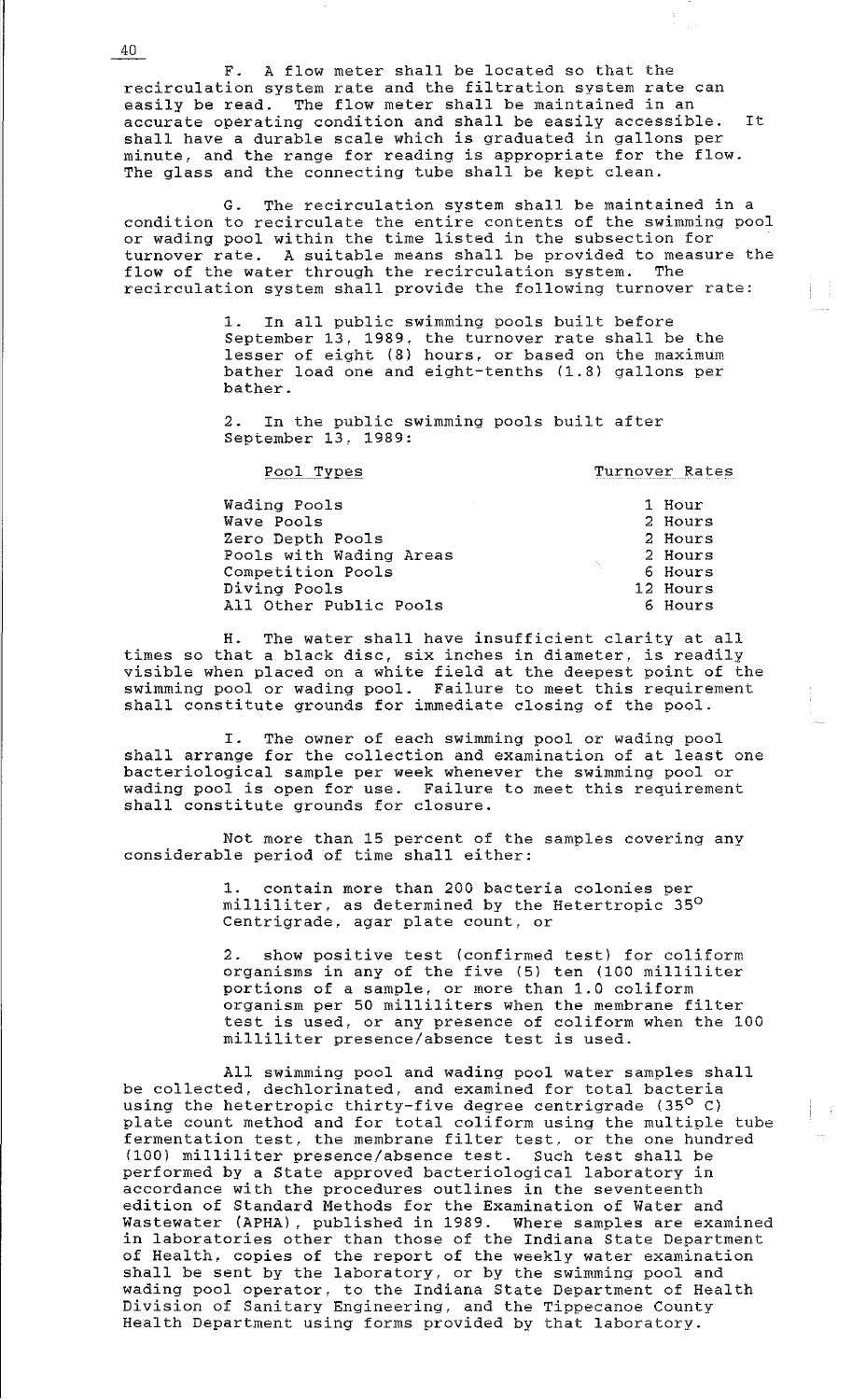J. The right is reserved to close any pool in the event of any epidemic or threatened epidemic of disease which the Health Officer or the Indiana State Department of Health may have reason to believe may be transmitted through the use of swimming pools or wading pools because of continued failure to meet the standards for bacterial quality established herein. or until recommended improvements are made.

K. Chemicals used in controlling the quality of water shall be demonstrated as imparting no toxic properties to the water. The addition of chemicals for algae control, and for chemicals which are classified as pesticides shall be approved by the Indiana State Chemist.

#### 14. SUITS AND TOWELS: CLEANING.

A. All multi-use suits and towels furnished to bathers by the pool management shall be washed thoroughly with detergent by the poor management bindin be wabhed enoroughly with decergent and not water, finsed, and thoroughly dried after each use. If shall be rinsed in a disinfectant.

B. Clean suits and towels must be kept strictly separated from those which have been used and are unlaundered.

### 15. CLEANING POOLS.

A. Visibile dirt on the bottom of the swimming pool or wading pool shall be removed every 24 hours or more frequently as required.

B. Visible scum or floating matter on the swimming pool or wading pool surface shall be removed continuously by skimming, flushing, or other effective means when the swimming pool or wading pool is open for use.

C. All auxiliary structures serving the swimming pool or wading pool shall be maintained in a safe and sanitary condition.

#### 16. RECORDS OF OPERATION; SUPERVISION.

A. The facilities and mechanical equipment of every swimming pool or wading pool shall be operted under the close supervision of a trained operator.

B. Proper operating records, which may include the following as required by the Tippecanoe County Health Department, shall be kept daily showing:

- 1. bather loads total;<br>2. peak bather load;
- peak bather load;
- 3. volume of fresh water added;<br>4. operating periods of recircu
- 4. operating periods of recirculation pumps and filters and corresponding rate-of-flow meter readings;
- 5. amounts of chemicals used;
- 6. disinfectant residuals;<br>7. pH readings;
- 7. pH readings;<br>8. maintenance
- maintenance (and malfunctioning) of equipment;

Such records shall be open in inspection by health authorities at all times and weekly summaries of these reports shall be submitted to the appropriate health authority on request, using forms furnished by that authority. All records shall be kept for a minimum of two (2) years.

C. Serious injuries and drownings which occur within the pool enclosure shall be reported within ten (10) days to the Tippecanoe County Health Department and the Indiana State Department of Health Division of Sanitary Engineering using forms provided by the local health department.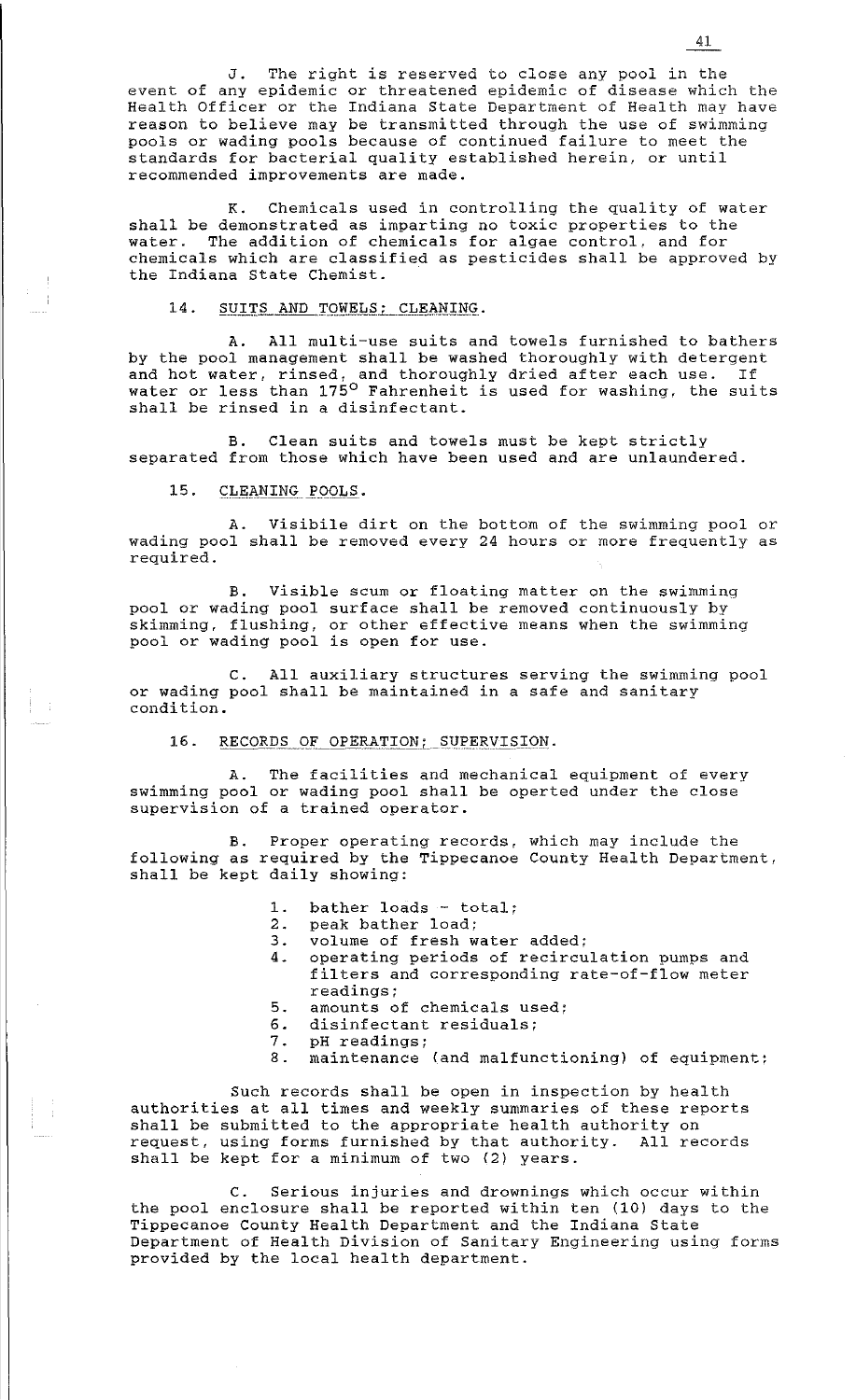#### 17. SUPERVISION; PERSONAL CONDUCT REGULATIONS.

A. One (1) or more qualified lifeguards. trained by the American Red Cross, YMCA, and possessing as minimum qualifications current basic lifeguarding, lifeguard training, adult cardiopulmonary resuscitation and standard first aid course certificates, shall be on duty at pool side at all times when the swimming pool is open to use by bathers, except at pools with less than two thousand (2,000) square feet of water surface used exclusively by a motel, apartment complex, condominium, hotel, campgrounds, or similar occupancy in compliance with Sec. 12 (H) hereof. Such lifeguard shall be in full charge of bathing and have authority to enforce all rules of safety and sanitation. Additional lifeguards sufficient to maintain a bather load of not more than seventy-five (75) persons per lifeguard shall be on more than sevency five (75) persons per fireguard shaff be on lifesaver under the requirements of this Ordinance shall be allowed one (1) year from the effective date of this Ordinance or until the expiration of their current certification. whichever is less, to meet the lifeguard requirements as defined in this subsection. At least one (1) individual trained in first aid and cardiopulmonary resuscitation shall be available at the swimming pool or wading pool whenever the facility is open for use by bathers. The American Red Cross standard first aid course may be considered as a minimum.

B. The following personal conduct regulations shall be enforced:

> 1. All bathers shall be instructed to use the toilet, and particularly to urinate, before taking cleansing bath and entering the pool.

2. All persons using the swimming pool or wading pool shall take a cleansing shower bath in the .<br>nude, using warm water and soap, and thoroughly ndue, using waim water and soap, and thorought, swimming pool rooms or enclosure. A bather leaving the pool to use the toilet shall take another cleansing bath before returning to the swimming pool room or enclosure.

3. Spitting, spouting of water, blowing the nose, etc., in the swimming pool shall be strictly prohibited.

4. No running, boisterous or rough play, except supervised water sports, shall be permitted in the pool, on the runways, diving boards, floats, platforms, or in dressing room, shower rooms, etc.

5. Suitable placards embodying the above personal conduct regulations and instructions, and those relating to suits and towels, shall be conspicuously posted in the swimming pool room or enclosure and in the dressing rooms and offices at all swimming pools or wading pools which are subject to this Ordinance.

6. Any person having an infectious or communicable disease shall be excluded from a public swimming pool or wading pool. Persons having any considerable area of exposed subepidermal tissue, open blisters, cuts, etc. shall be warned that these are likely to become infected and advised not to use the pool.

7. All bathers must use appropriate swim wear. Street clothes shall not be allowed in the pool.

8. A pet or other animal except a trained guide dog leading a blind person, is not permitted in a swimming or wading pool enclosure or room.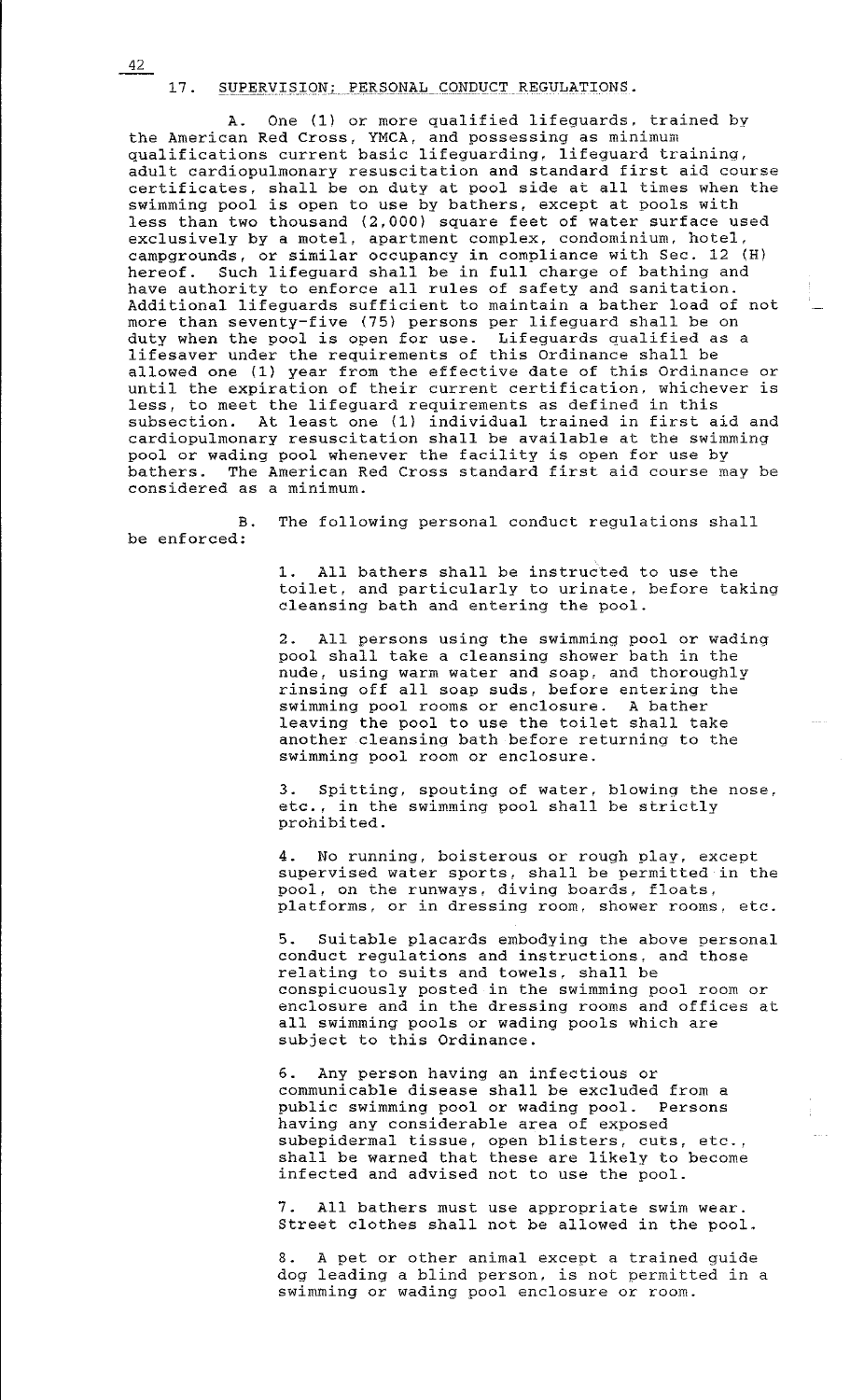18. POWERS FOR INSPECTION; ENFORCEMENT; SERVICE OF NOTICES AND ORDER HEARINGS.

A. The Health Officer or his duly authorized agent. bearing proper credentials and identification, shall be permitted to enter upon all properties at proper times for the purpose of inspection, and/or monitoring necessary to carry out the provisions of this Ordinance.

B. Whenever the Health Officer determines that there are reasonable grounds to believe that there has been a violation of any provision of this Ordinance. he shall give notice to such alleged violation to the person or persons responsible therefore. and to any known agent of such person, as hereinafter provided. Such notice shall:

1. be in written form;

2. include a statement of reasons why it is being **issued;** 

3. allow a reasonable time for the performance of any act it requires;

4. be served upon the owner or his agent, or the occupant, as the case may require, provided that such notice shall be deemed to be properly served upon such owner or agent, or upon him personally, or if a copy thereof is sent by certified mail to his last known address or if a copy thereof is posted in a conspicuous place in or about the facility affected by notice, or if he is served with such notice by any other method authorized or required under the laws of this state;

5. such notice must contain an outline of remedial action, which, if taken, will effect compliance with the provisions of the Ordinance.

C. Any person affected by any such notice issued by the Health Officer may request and shall be granted a hearing on the matter before said officer provided that such person shall file matter before said crifter provided that such person shaff fife<br>in the office of the latter within ten (10) days after service of In the tritted of the factor wrongh (iv, days after Service of setting forth a brief statement of the grounds therefore. Upon receipt of such petition, the Health Officer shall arrange a time and place for such hearing and shall give the petitioner written notice thereof. Such hearing shall be heard as soon as practical after the receipt of request therefore. At such hearing. the petitioner shall be given an opportunity to be heard and to show cause why compliance with this Ordinance should not be met.

D. After such hearing, the Health Officer shall sustain, modify, or withdraw the notice, depending upon his findings as to whether compliance with the provisions of this Ordinance have been met. If the Health Officer shall sustain or ordinance nave been met. It the health officer shall susta:<br>modify such notice, it shall be deemed to be an order. Any medial seem notice, is shall so docked to so an order. The shall automatically become an order if a written petition for a hearing is not filed in the office of the Health Officer within ten (10) days after such notice is served.

E. Whenever the Health Officer finds that an emergency exists which requires immediate action to protect the public health he may, without notice of hearing, issue an order reciting the existence of such an emergency and requiring that such action be taken as he deems necessary to meet the emergency. Notwithstanding the other provisions of this Ordinance, such order shall be effective immediately, but upon petition to the Health Officer a petitioner shall be afforded a hearing as soon as possible, in the manner provided above. After such hearing, depending upon the finding as to whether the provisions of this Ordinance have been complied with, the Health Officer shall continue such order in effect, or modify it, or revoke it.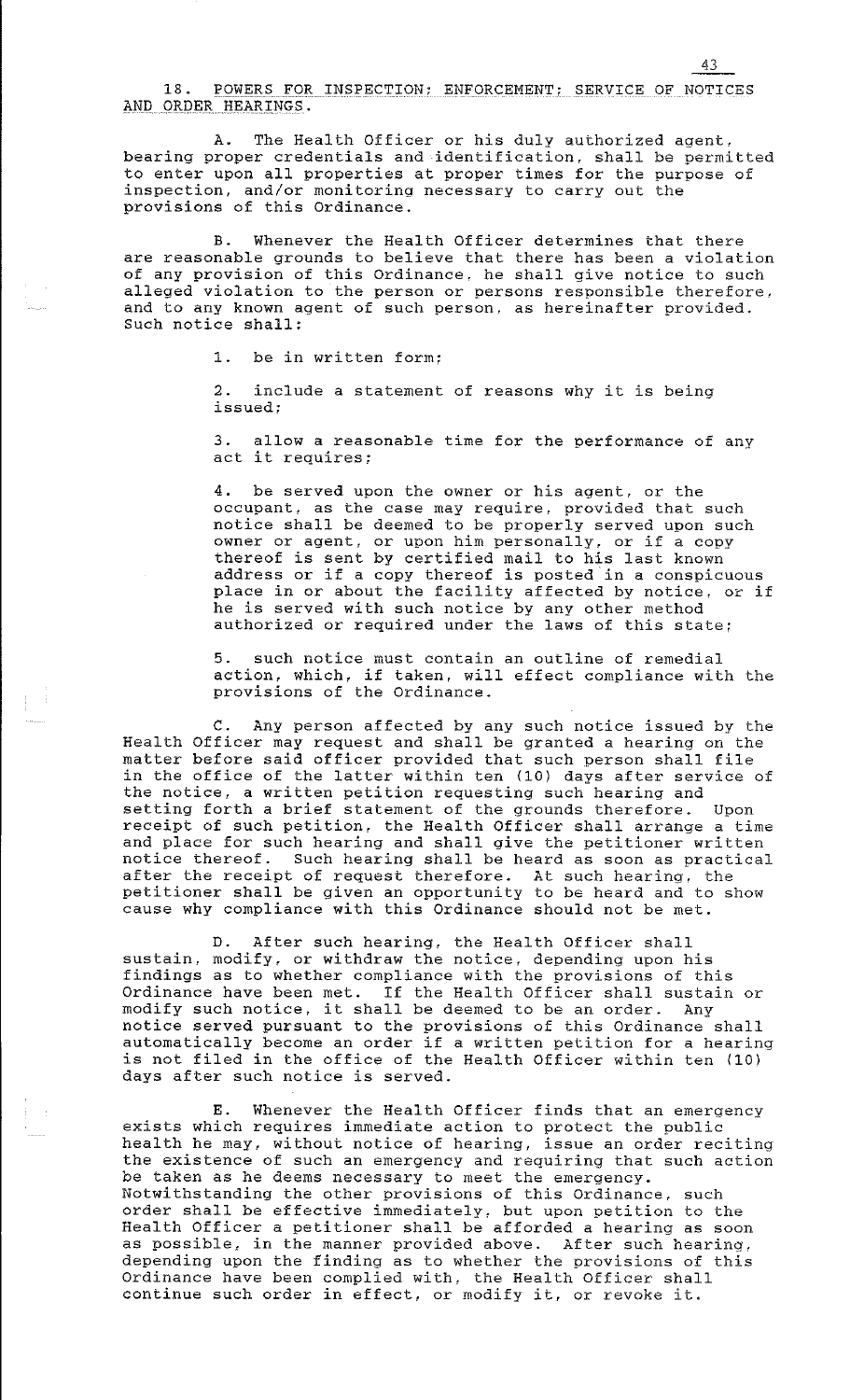19. PENALTIES.

A. Any person, firm, or corporacion who shall violate any provision of this Ordinance shall be served by the Health Officer with a written order stating the nature of the violation and providing a time limit for satisfactory correction thereof.

B. Any person, firm, or corporation who shall violate any provision of this Ordinance shall be subject to penalty as hereinafter prescribed in this Section. On being found to have violated the provisions of this Ordinance, the violator shall be punished for the first offense by a fine of One Hundred Dollars (\$100.00); for the second offense by a fine of not more than Three Hundred Dollars (\$300.00); and for the third and each subsequent offense by a fine of not more than Five Hundred Dollars (\$500.00). Each day after the expiration of the time limit for abating and completing improvements as ordered by the Tippecanoe County Health Department, or by the duly appointed Health Officer of the County, shall constitute a distinct and separate offense.

C. Any person violating any of the provisions of this Ordinance shall become liable to said County for any expense, loss, or damage occasioned by reason of such violation, including, but not limited to, reasonable attorney fees.

20. ENFORCEMENT.

The Health Office may initiate any procedures as he deems necessary for proper enforcement and to carry out the purpose and intent of this Ordinance.

21. SEVERABILITY. Should any section, paragraph, sentence, clause or phrase of this Ordinance be declared unconstitutional or invalid for any reason, the remainder of said Ordinance shall not be affected thereby and shall remain in full force and effect.

22. EFFECTIVE DATE. This Ordinance shall apply to all of Tippecanoe County, Indiana, except within the corporate limits of those cities and towns within Tippecanoe County as of the date from and after its adoption and approval by the Commissioners as stated herein and any publication as required by law.

23. EFFECTIVE DATE. Passed on First reading by the Board of Commissioners of the County of Tippecanoe on the 19th day of October, 1992.

> THE BOARD OF COMMISSIONERS OF THE COUNTY OF TIPPECANOE

in f Nola  $\acute{\texttt{F}}$ resident Gentry, Wali Chi

Kel/WE, Walller

Julut V <u>Gaunt</u>

ATTEST fred Míchael.